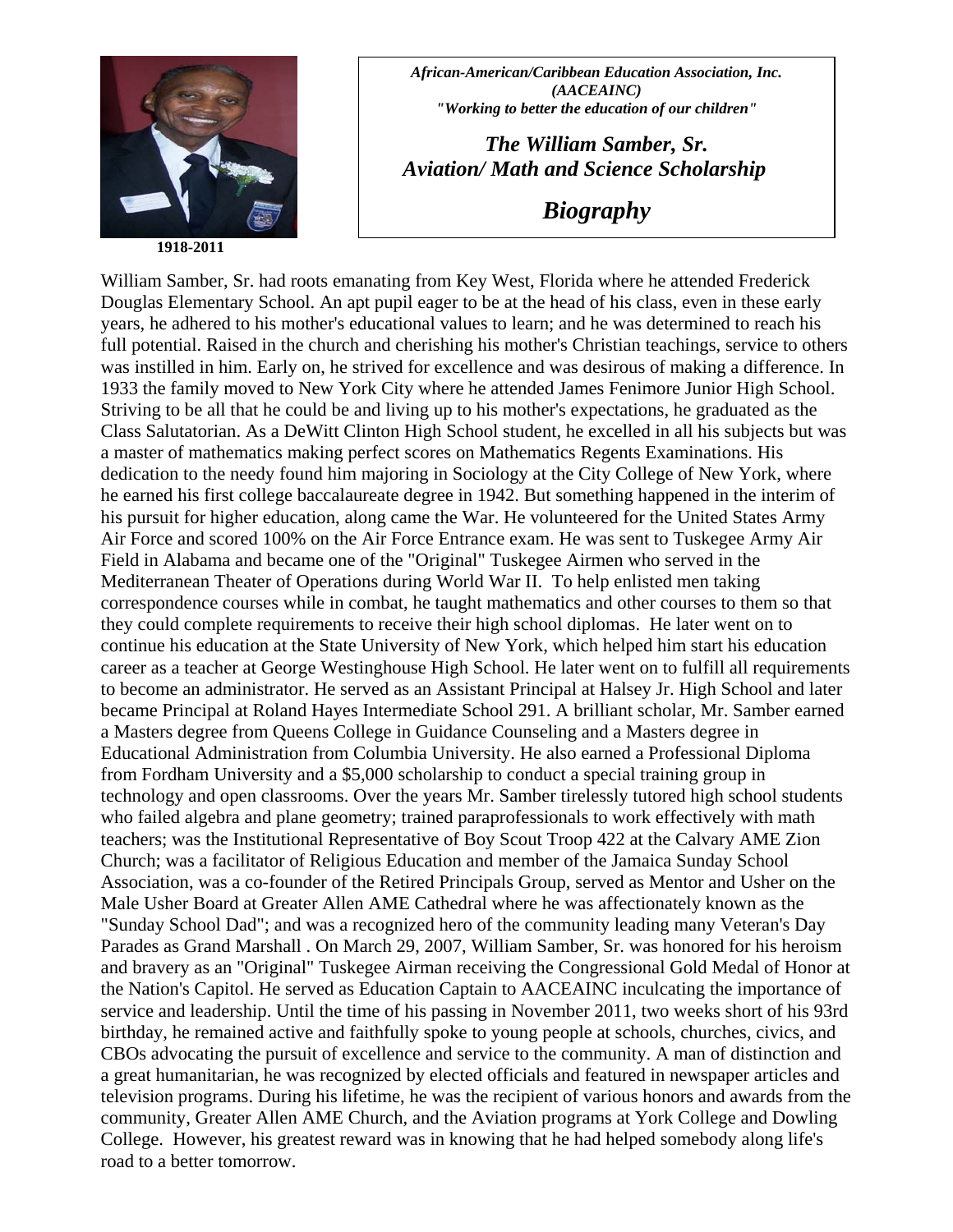

# CONGRESSIONAL GOLD MEDAL CEREMONY

in bonor of

# THE TUSKEGEE AIRMEN

The Rotunda United States Capitol March 29, 2007 1:00 p.m.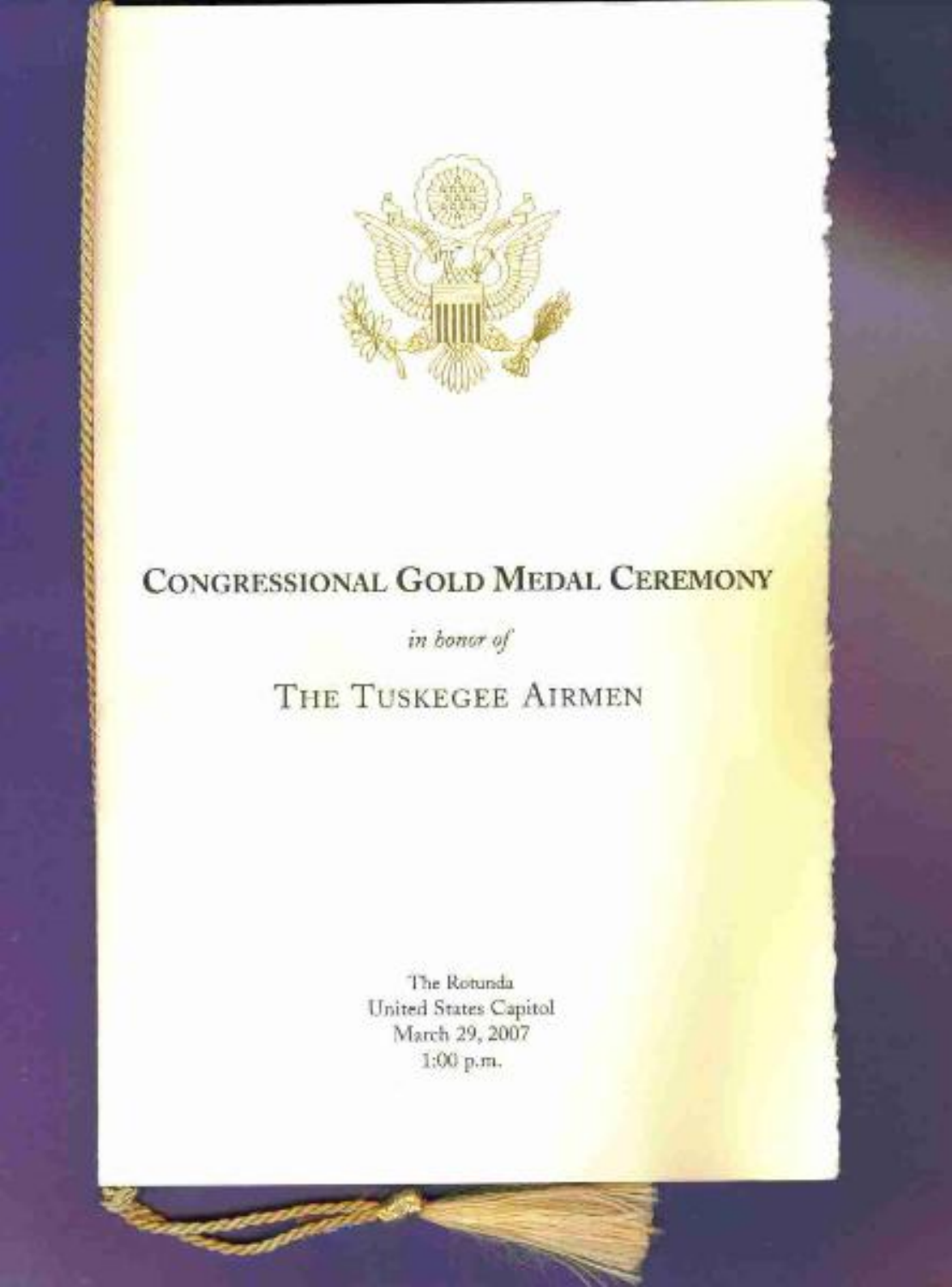"On freedom's wings bound for glory these intrepid men roamed the skies in defense of liberty for all men. Before the Air Force shattered the sound barrier, the Tuskegee Airmen shattered the race barrier. Their deeds will be forever etched in the annals of those who sought freedom and justice."

> -The Original Tuskegee Airmen  $[1941 - 1949]$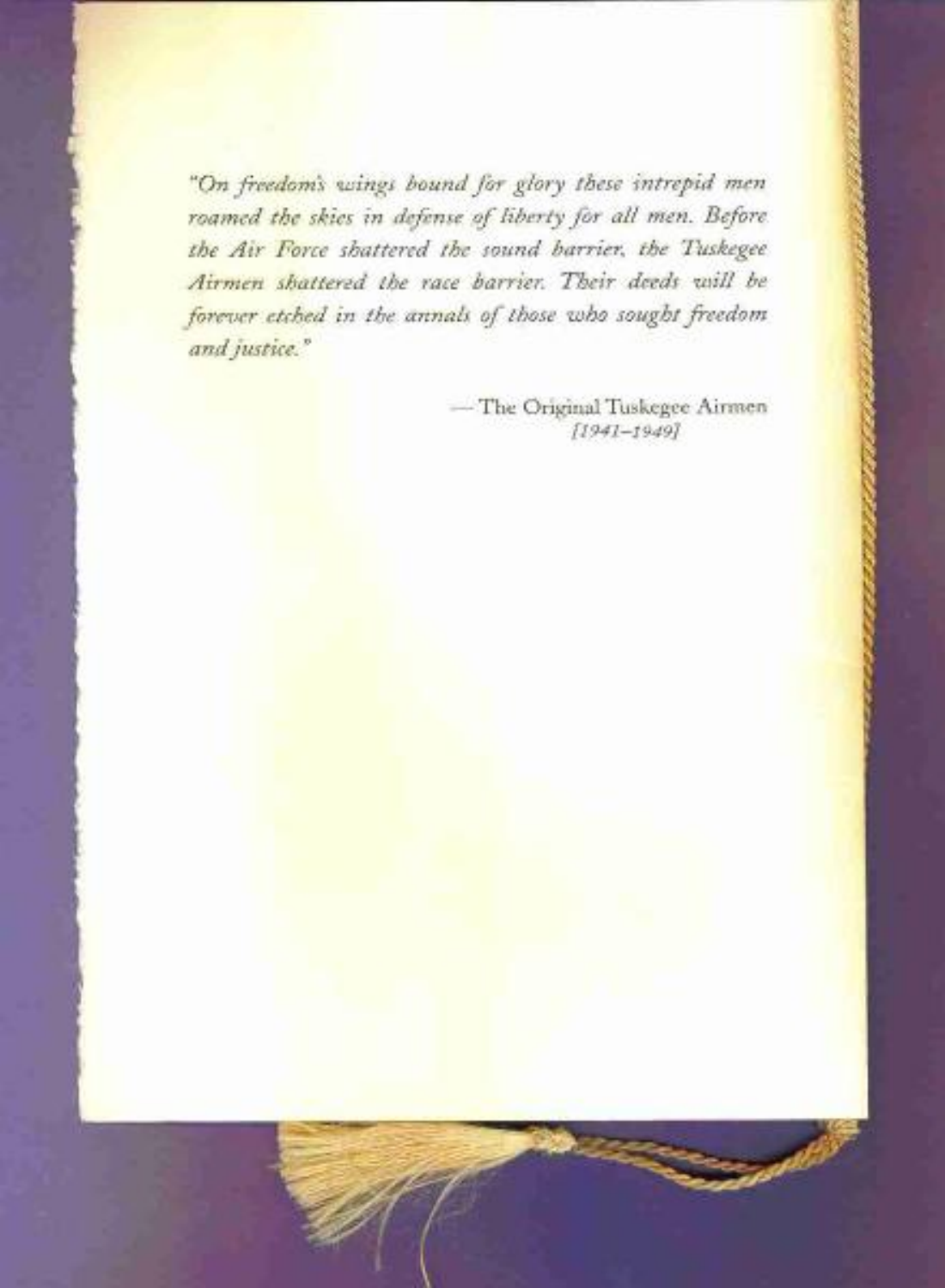# PROGRAM

## Prehude

The United States Air Force Ceremonial Brook

Call to Order

The Honorthie Nancy Pelosi, Speaker of the United States Flowe of Representations

- Presentation of the Colors United States Air Force Honor Guard
- National Anthem Ms. Melissa Cintron, Lyric Columnara Soprano'

Posting of the Colors

Invaration

The Reverend Daniel P. Coughlin, Chaplain of the United States House of Representatives

- Welcome and Remarks The Homorable Carl Lovin, United States Senate.
- Remarks on the Resolution The Homicible Charles B. Rangel, United States House of Representatives
- Greeting from the Congressional Black Caucus The Hommide Carolyn C. Kilpatrick, United States Houst of Representatives

Musical Selection: The 23rd Psalm Mr. Jeff Majors, Harpist Framming Mr. Walter Sigler

# **Remarks**

The Homorable Colin L. Powell, Forms Secretary of State and Pornur Chairman of the Joint Chiefs of Staff

The Henorable John Boehner, Republican Leader of the United States House of Representations

The Honorable Mitch McConnell, Republican Leader of the United States Senate

The Homorshie Harry Roid, Majority Leader of the United States Senate

The Homewhle Nancy Pelosi, Speaker of the United States Moute of Representations

The Homosable George W. Bosh, The President of the United States of America

## Presentation of the Gold Medal

The Honorable Robert C. Byrd, President pro tempore of the United States Senate

The Homerable Nancy Pelosi, Speaker of the United States Hawe of Representatives

The Honceable George Bush, The President of the United States of America

### Acceptance and Word of Thanks

Lieutenant Colonel Lee A. Ascher, Jr. Dr. Roscoe Brown, Jr. Lieutenant Colonel Alexander Jefferson

Coloral Charles E. McGee Lievenant Colonel Harry T. Stewart, Jr. Technical Sergeant George Watson.

### Benediction

The Reverend Barry Black, Chaptain of the United States Senate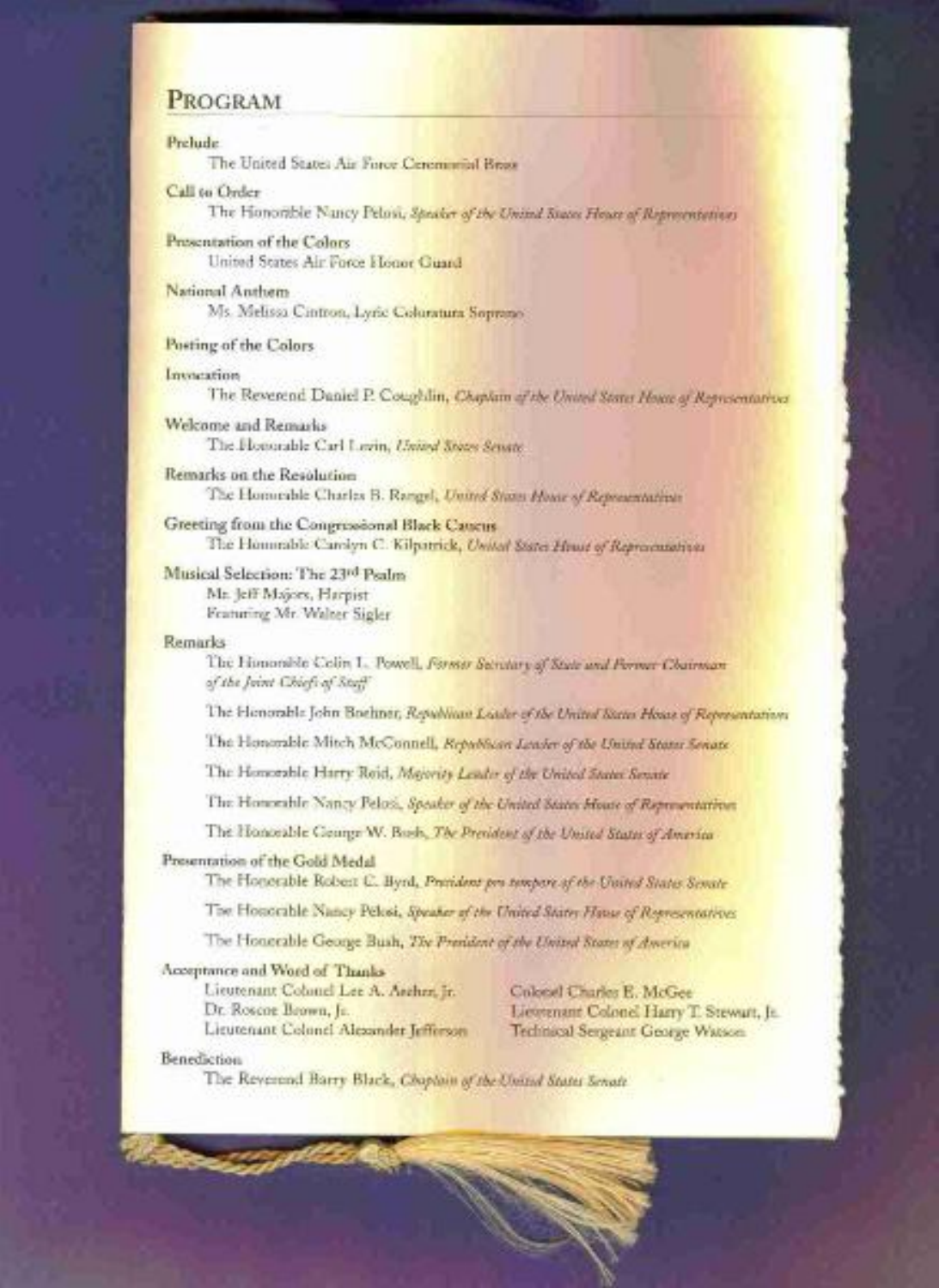The Congressional Gold Medal is the most distinguished award bestowed by the United States Congress. It is the nation's top civilian award presented to those individuals that embody the best quality in America's heritage. Before it can be awarded, legislation must be approved by Congress and signed into law by the President. Congress first awarded the Congressional Gold Medal to George Washington in 1776.